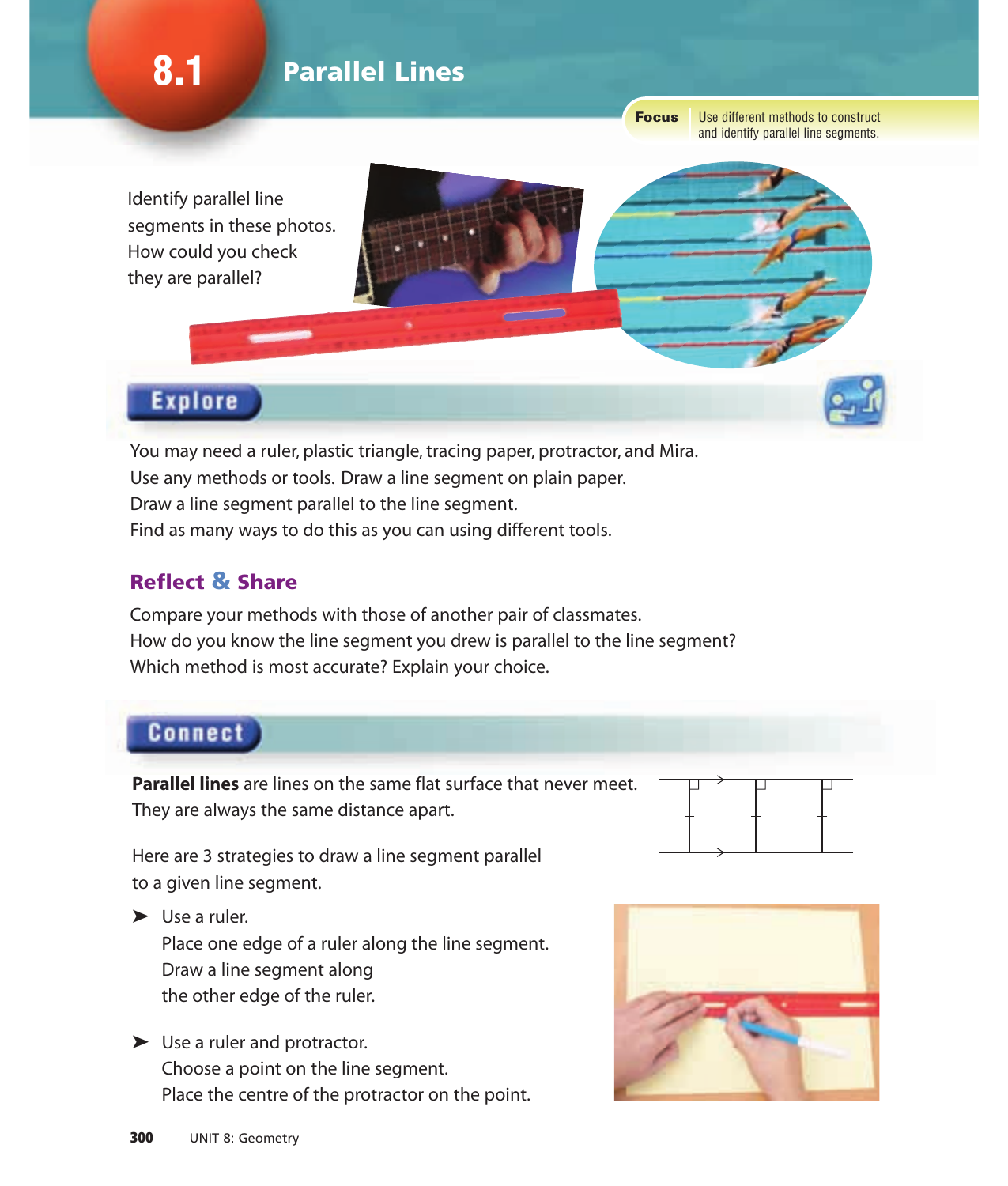Align the base line of the protractor with the line segment. Mark a point at 90°. Repeat this step once more. Join the 2 points to draw a line segment parallel to the line segment.



➤ Use a ruler and compass as shown below.

#### Example

Use a ruler and compass to draw a line segment parallel to line segment AB that passes through point C.

#### A Solution

- Mark any point D on AB.
- Place the compass point on D. Set the compass so the pencil point is on C. Draw a circle. Label point E where the circle intersects AB.
- Do not change the distance between the compass and pencil points. Place the compass point on E. Draw a circle through D.
- Place the compass point on E. Set the compass so the pencil point is on C.
- Place the compass point on D. Draw a circle to intersect the circle through D. Label the point of intersection F.
- Draw a line through points C and F. Line segment CF is parallel to AB.

The 2 line segments are parallel because they are always the same distance apart.

**A** *line segment* **is the part of a line between two points on the line.**





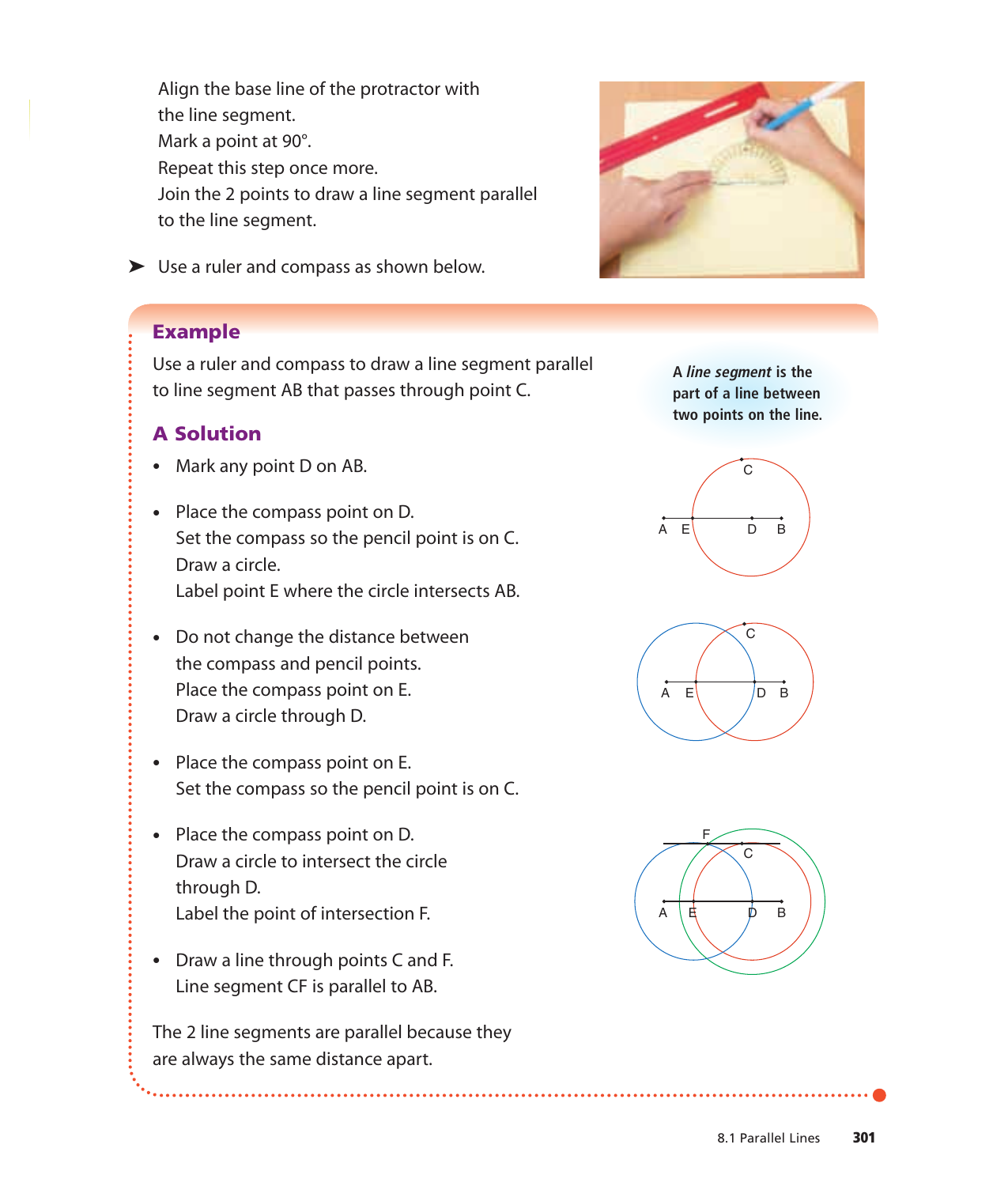# **Practice**

1. Which lines are parallel? How do you know?





- 2. **a)** Draw line segment CD of length 5 cm. Use a ruler to draw a line segment parallel to CD.
	- **b)** Choose 3 different points on CD. Measure the shortest distance from each point to the line segment you drew. What do you notice?
- **3.** Draw line segment EF of length 8 cm.
	- **a)** Use a ruler and protractor to draw a line segment parallel to EF.
	- **b)** Use a ruler and compass to draw a line segment parallel to EF.
- 4. Suppose there are 2 line segments that look parallel. How could you tell if they are parallel?
- **5.** Make a list of where you see parallel line segments in your community or around the house. Sketch diagrams to illustrate your list.
- 6. **Assessment Focus** Your teacher will give you a large copy of this diagram. Find as many pairs of parallel line segments as you can. How do you know they are parallel?
- 7. **Take It Further** Draw line segment CD. Use what you know about drawing parallel line segments to construct parallelogram CDEF. Explain how you can check you have drawn a parallelogram.



# **Reflect**

Describe 3 different methods you can use to draw a line segment parallel to a given line segment. Which method do you prefer? Which method is most accurate? Explain your choice.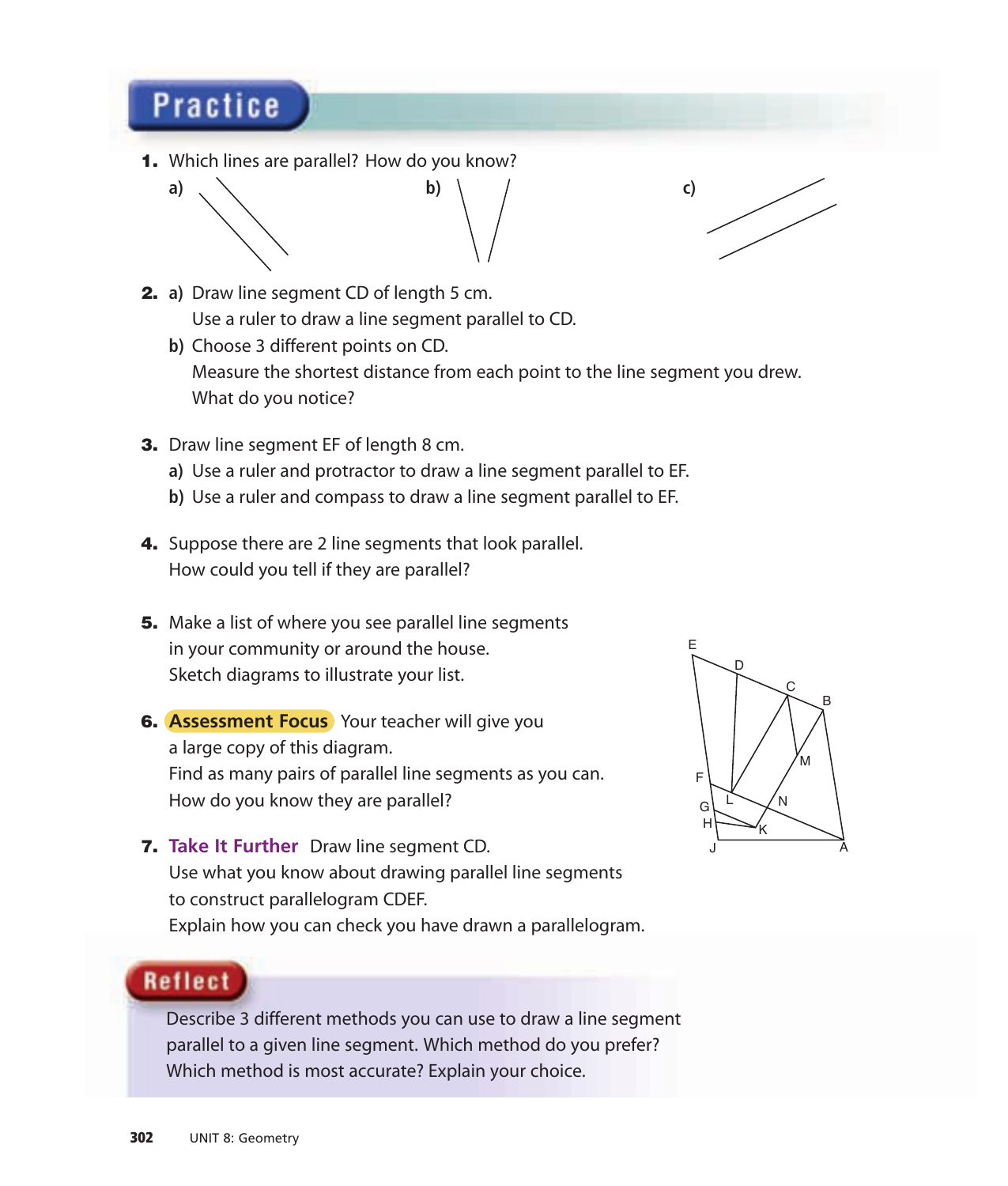# 8.2 **Perpendicular Lines**

**Focus** 

Use different methods to construct and identify perpendicular line segments.



Identify perpendicular line segments in these photos. How could you check they are perpendicular?



# **Explore**

You may need a ruler, plastic triangle, protractor, and Mira. Use any methods or tools. Draw a line segment on plain paper. Draw a line segment perpendicular to the line segment. Find as many ways to do this as you can using different tools.

## Reflect & Share

Compare your methods with those of another pair of classmates. How do you know the line segment you drew is perpendicular to the line segment? Which method is most accurate? Explain your choice.

**Recall that 2 lines intersect if they meet or cross.**

## **Connect**

Two line segments are **perpendicular** if they intersect at right angles. Here are 5 strategies to draw a line segment perpendicular to a given line segment.

- $\blacktriangleright$  Use a plastic right triangle. Place the base of the triangle along the line segment. Draw a line segment along the side that is the height of the triangle.
- ➤ Use paper folding. Fold the paper so that the line segment coincides with itself. Open the paper. The fold line is perpendicular to the line segment.

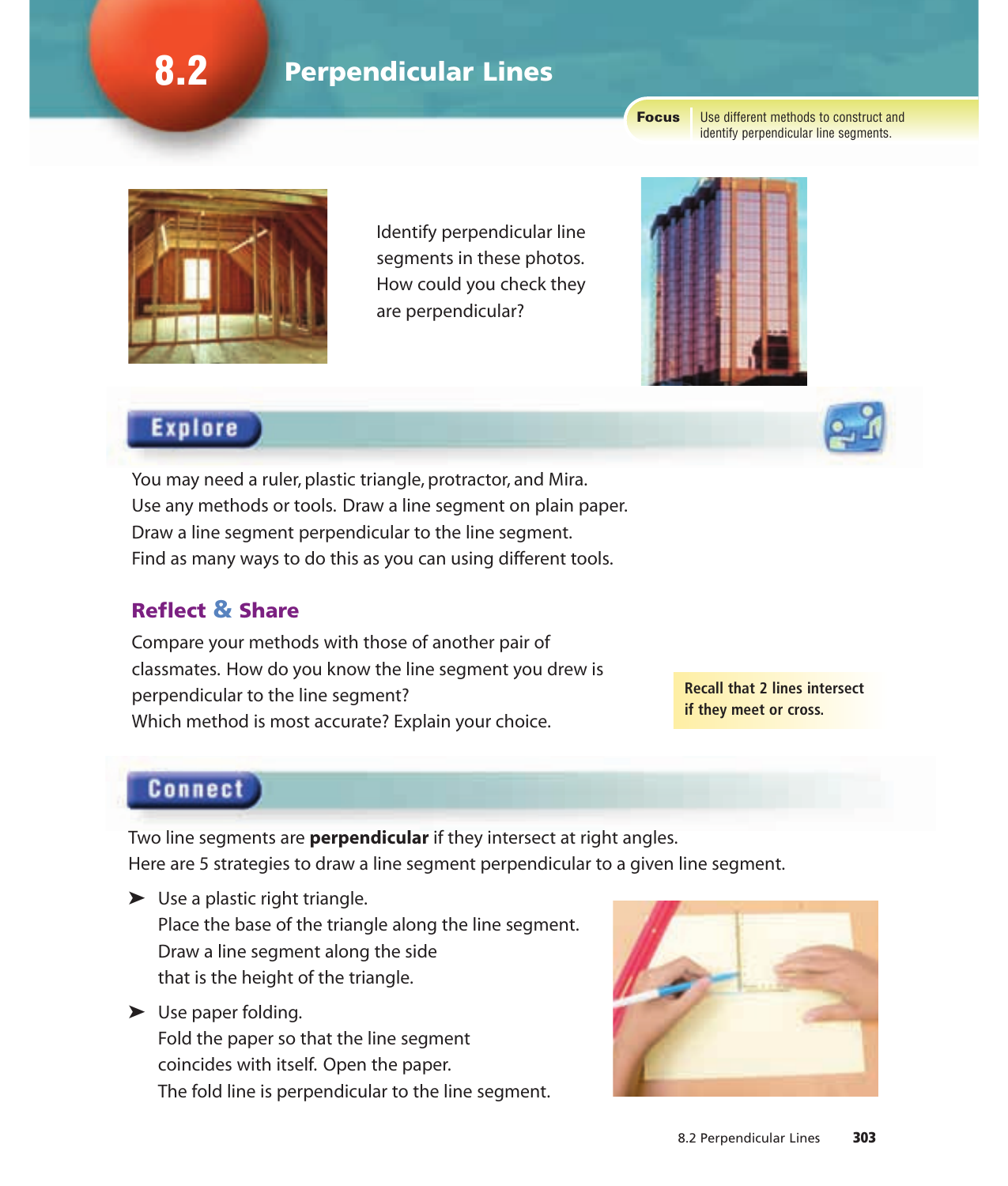► Use a ruler and protractor.

Choose a point on the line segment. Place the centre of the protractor on the point. Align the base line of the protractor with the line segment. Mark a point at 90°. Join the 2 points to draw a line segment perpendicular to the line segment.

- ➤ Use a Mira. Place the Mira so that the reflection of the line segment coincides with itself when you look in the Mira. Draw a line segment along the edge of the Mira.
- ➤ Use a ruler and compass as shown below.





### Example

Use a ruler and compass to draw a line segment perpendicular to line segment AB.

## A Solution

- Mark a point C on AB.
- Set the compass so the distance between the compass and pencil points is greater than one-half the length of CB. Place the compass point on B. Draw a circle that intersects AB.
- Do not change the distance between the compass and pencil points. Place the compass point on C. Draw a circle to intersect the first circle you drew. Label the points D and E where the circles intersect.
- Draw a line through points D and E. DE is perpendicular to AB.

To check, measure the angles to make sure each is 90°.